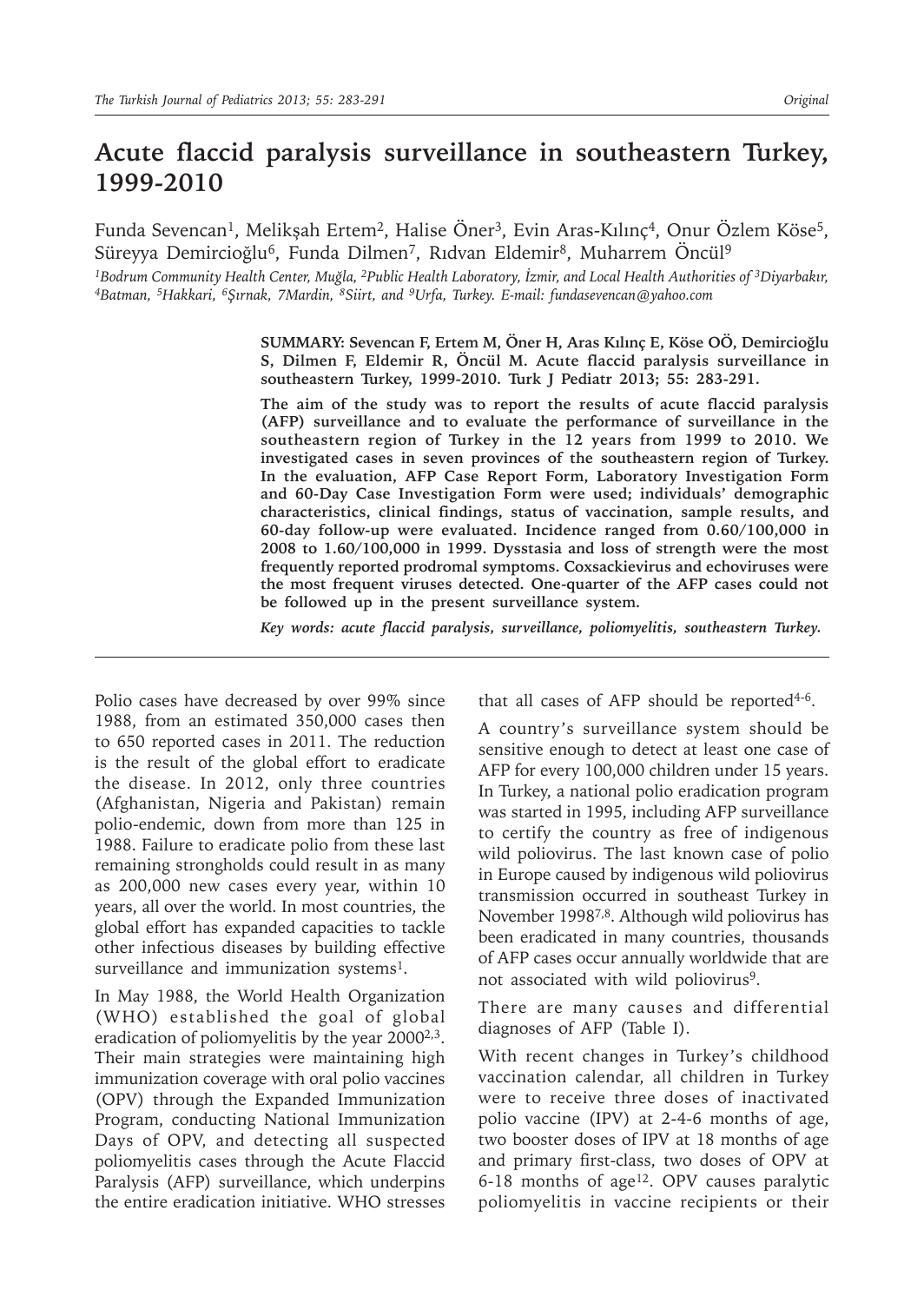| Infectious                                                      | <b>ROLUME</b> 1. Causes and Dinerential Diagnoses of Heater Flatence Family Short, FL                                                                                                                                                                                                                                                                               |
|-----------------------------------------------------------------|---------------------------------------------------------------------------------------------------------------------------------------------------------------------------------------------------------------------------------------------------------------------------------------------------------------------------------------------------------------------|
| Viral                                                           |                                                                                                                                                                                                                                                                                                                                                                     |
| Enteroviruses                                                   | Poliomyelitis, Coxsackie A (A7, A9; A4, A5, A10),<br>Coxsackie B (B1-B5), echoviruses (6, 9; 1-4, 7, 11, 14,<br>16-18, 30), enterovirus 70, enterovirus 71                                                                                                                                                                                                          |
| Other viruses                                                   | Myxoviruses (mumps virus), toga and arborviruses,<br>Epstein-Barr virus; human immunodeficiency virus (HIV),<br>Japanese B encephalitis virus, West Nile virus                                                                                                                                                                                                      |
| Bacterial                                                       | Campylobacter jejuni (leading cause of Guillain-Barré<br>syndrome)                                                                                                                                                                                                                                                                                                  |
| ·Metabolic- transient and periodic paralysis                    |                                                                                                                                                                                                                                                                                                                                                                     |
| Hypokalemic                                                     | Familial, Sjögren's syndrome, hyperthyroidism, gossypol-<br>induced (toxic phenolic pigment in the cottonseed),<br>association with barium poisoning, association with<br>hyperaldosteronism                                                                                                                                                                        |
| Normo- or hyperkalemic hypophosphatemia<br>$\cdot$ Drug-induced | Familial, adynamia episodica hereditaria of Gamstorp                                                                                                                                                                                                                                                                                                                |
| Antibiotics                                                     | Aminoglycosides, polymyxin B, tetracyclines                                                                                                                                                                                                                                                                                                                         |
| Organic volatile hydrocarbons                                   |                                                                                                                                                                                                                                                                                                                                                                     |
|                                                                 | Hexane, methyl butyl ketone, carbon disulfide                                                                                                                                                                                                                                                                                                                       |
| Tricresyl phosphate                                             | Jamaican ginger tonic, contaminant of cooking oil,<br>mustard oil, or flour                                                                                                                                                                                                                                                                                         |
| Other                                                           | Cantharidin, diethyltoluamide (DEET), dithio biuret (rat<br>poison), triethyl dodecyl-ammonium bromide (mouse<br>poison)                                                                                                                                                                                                                                            |
| $\cdot$ Toxins                                                  |                                                                                                                                                                                                                                                                                                                                                                     |
| Bacterial                                                       | Botulinum, diphtheria, tetanus (cephalic form), Moraxella                                                                                                                                                                                                                                                                                                           |
| Fungal-mycotoxins                                               | Penicillium citrea-viridae, Penicillium islandicum,<br>Penicillium citrinum                                                                                                                                                                                                                                                                                         |
| Insect                                                          | Tick paralysis, spider venom, cockroach, beetle, wasp<br>venom, Lepidoptera larvae                                                                                                                                                                                                                                                                                  |
| Parasite/protozoa/dinoflagellates                               | Paralytic shellfish poisoning-saxitoxin, ichthyotoxism<br>(sardines)                                                                                                                                                                                                                                                                                                |
| Reptiles-snake venom                                            | Cobra, Australian elapid, krait, mamba, sea snake                                                                                                                                                                                                                                                                                                                   |
| Plants and plant toxin                                          | Gloriosa superba (daisy) [root], Lathyrus species<br>(sweet pea), Aconitum (monkhood), hemlock (parsley),<br>Karwinskia humboldtiana/coyotillo (buckthorn)<br>[berries], Calliopsis species (daisy), Cassia (bean),<br>Cycas (evergreen), [seeds], Gelsemium [blossoms],<br>Heliotropium (bush tea shrub), Melochia species [stems],<br>Oenanthe species 9parsnips0 |
| ·Metals                                                         | Organic tin compounds, lead                                                                                                                                                                                                                                                                                                                                         |
| ·Pesticides                                                     | EPN, trichlorfon (Dipterex, dichlorvos (DDVP), DEF,<br>isofenphos (Oftanol), leptophos (Phosel)                                                                                                                                                                                                                                                                     |
| ·Inherited/congenital/acquired                                  | Werdnig-Hoffmann disease, Wohlfart-Kugelberg-Welander<br>disease, porphyric polyneuropathy                                                                                                                                                                                                                                                                          |
| ·Unknown/multiple causes                                        | Guillain-Barré syndrome, China paralytic syndrome, Bell's<br>palsy, transverse myelitis, acute motor axonal neuropathy,<br>traumatic neuritis, myasthenia gravis, porphyria,<br>polymyositis, trichinosis                                                                                                                                                           |
| •Asthma                                                         | Polio-like Hopkins' syndrome                                                                                                                                                                                                                                                                                                                                        |

## **Table I.** Causes and Differential Diagnoses of Acute Flaccid Paralysis10,11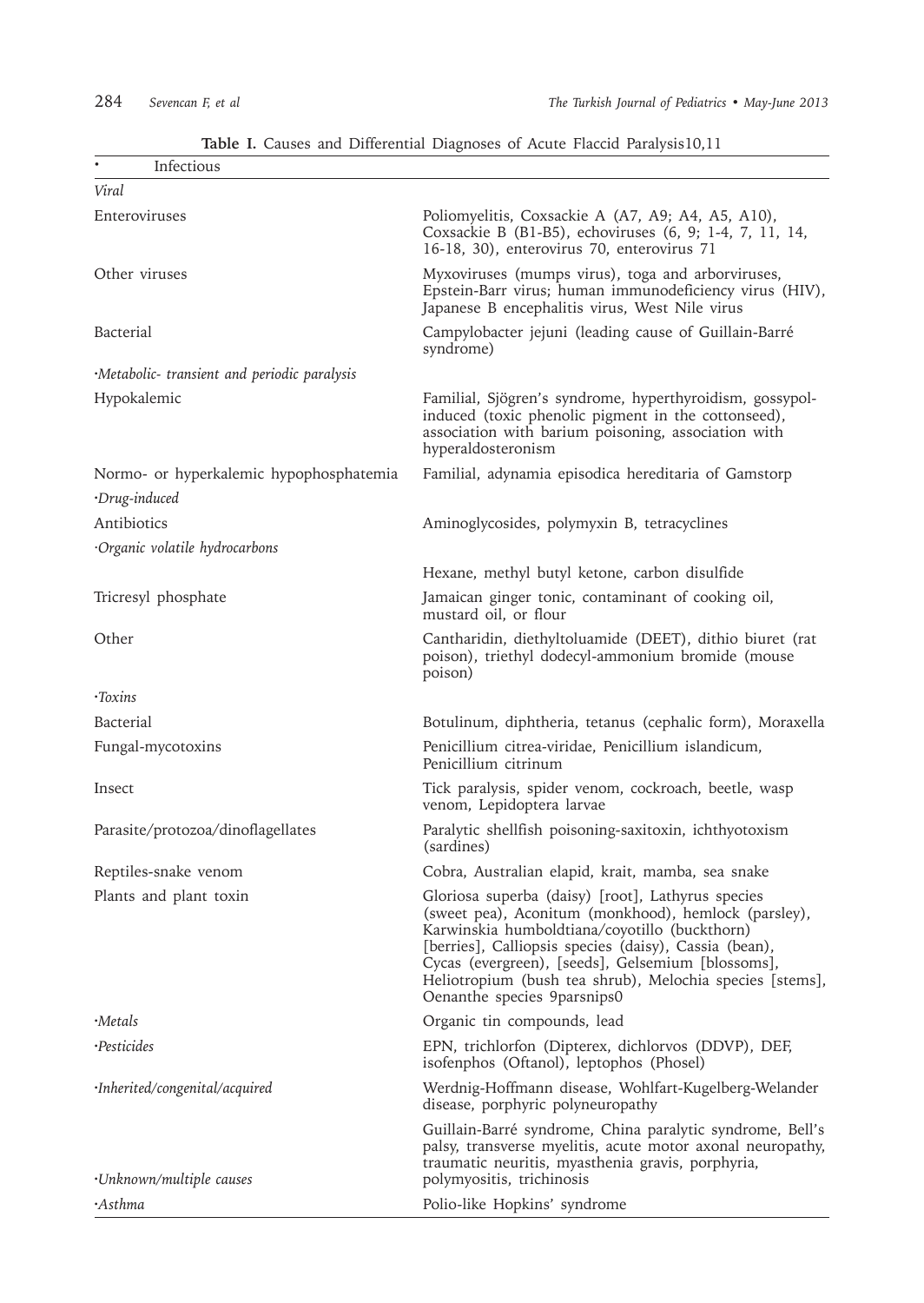| Under 15 years population/Total population |                         |                         |                         |                         |                         |  |
|--------------------------------------------|-------------------------|-------------------------|-------------------------|-------------------------|-------------------------|--|
| Provinces                                  | 2000                    | 2007                    | 2008                    | 2009                    | 2010                    |  |
| Şanlıurfa                                  | 639,118/<br>1,443,422   | 646,665/<br>1,523,099   | 665,270/<br>1,574,224   | 685,027/<br>1,613,737   | 701,191/<br>1,663,371   |  |
| Diyarbakır                                 | 591,556/<br>1,362,708   | 553,352/<br>1,460,714   | 558,560/<br>1,492,828   | 564,408/<br>1,515,011   | 565,386/<br>1,528,958   |  |
| Mardin                                     | 315,577/<br>705,098     | 297,494/<br>745,778     | 291,913/<br>750,697     | 288,243/<br>737,852     | 288,104/<br>744,606     |  |
| Batman                                     | 214,317/<br>456,734     | 200.178/<br>472,487     | 201,996/<br>485,616     | 205,368/<br>497,998     | 206,222/<br>510,200     |  |
| Sırnak                                     | 166,259/<br>353,197     | 187,129/<br>416,001     | 188,759/<br>429,287     | 191,285/<br>430,424     | 192,997/<br>430,109     |  |
| Siirt                                      | 122,595/<br>263,676     | 124,760/<br>291,528     | 125,485/<br>299,819     | 125,791/<br>303,622     | 124,801/<br>300,695     |  |
| Hakkari                                    | 105,653/<br>236,581     | 101,537/<br>246,469     | 101,474/<br>258,590     | 100,431/<br>256,761     | 98,475/<br>251,302      |  |
| Total                                      | 2,155,075/<br>4,821,416 | 2,111,115/<br>5,156,076 | 2,133,457/<br>5,291,061 | 2,160,553/<br>5,355,405 | 2,177,176/<br>5,429,241 |  |

**Table II.** The Total Population and Under 15 Years Population of Seven Provinces

Turkey Statistical Institute

healthy contacts at a rate of approximately one in every 2.5 million doses administered, or 1 in 800,000 first vaccinations<sup>11,13</sup>. Vaccinederived polioviruses, genetically drifted strains that regain neurovirulence, have caused several outbreaks of paralytic poliomyelitis in different parts of the world<sup>14</sup>. VAPP (Vaccine-Associated Poliomyelitis) is defined by WHO as poliomyelitis that occurs in a vaccinee between 7 and 30 days after a dose or in a person in close contact with a vaccinee between 7 and 60 days after the dose was received. VAPP occurs at a low rate, estimated as one case per million births by WHO, but also reported as approximately one case per 750,000 vaccinees in the United States, one per 400,000 in Norway, England and Wales, and one per 143,000 in India15,16. In the United States, all cases of flaccid paralysis with residual deficit after 60 days and that have had contact with vaccinated persons are considered VAPP, but it is not necessary to identify the Sabin-strain virus<sup>17</sup>. The estimated VAPP rate is 0.2 to 0.4 per million doses of  $OPV<sup>18</sup>$ . The change from OPV to IPV reduces the risk of disease caused by vaccine-derived poliovirus (VDPV). WHO still considers use of OPV necessary to control polio in countries where the disease is still endemic or circulation is re-established. Encouraging countries to change to IPV when possible will reduce the risk of VAPP for

everybody19.

The aim of this study was to report the results of AFP surveillance and to evaluate the performance of surveillance in the southeastern region of Turkey in the 12 years from 1999 to 2010.

### **Material and Methods**

All cases of AFP including Guillain-Barré syndrome (GBS), transverse myelitis, etc. in children younger than 15 years reported to the Department of Communicable Diseases of Provincial Health Directorates from 1999 to 2010 were included in this study. We investigated cases in seven provinces (Diyarbakır, Urfa, Mardin, Batman, Şırnak, Siirt, and Hakkari) of the southeastern region of Turkey. These provinces had a total population of 5,429,241 in 2010, of which 2,177,176 were children under 15 years<sup>20</sup>.

AFP case studies and follow-up system5,13,21-23:

1. All physicians are responsible for notification of cases of AFP.

2. The physicians inform the responsible person of the Provincial Polio Eradication Program about the case as soon as possible by telephone. The Case Report Form is passed to the responsible person of the Provincial Polio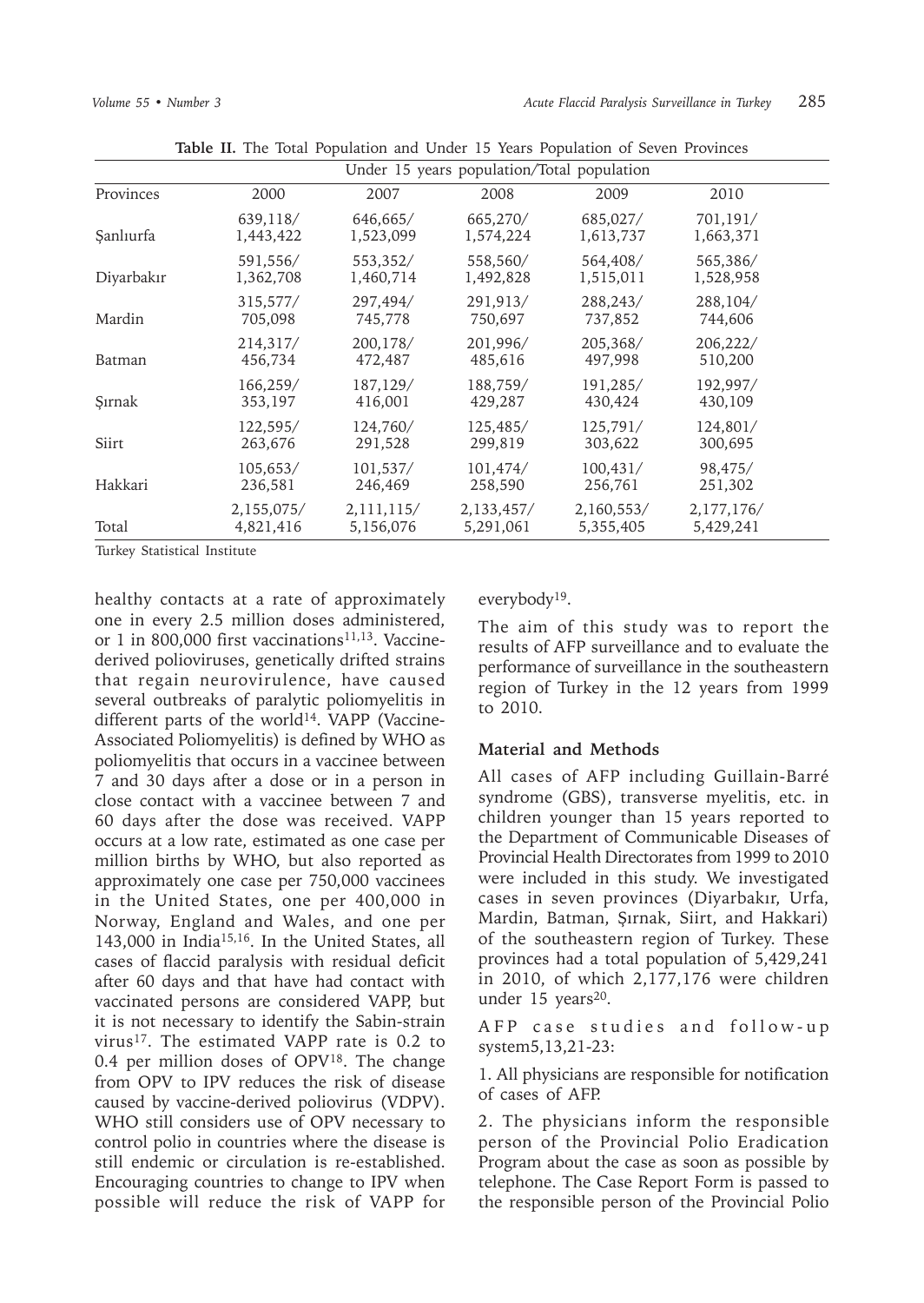# Eradication Program.

3. The responsible person of the Provincial Polio Eradication Program is in charge of the registration of each case, visits the notifying physician, and ensures stool samples of the cases are taken.

4. The Case Report Form is sent to the Turkish Public Health Agency.

5. Two stool samples are taken, 24 hours apart, within 14 days of the onset of paralysis, and are sent to the virology laboratory of the Refik Saydam Institute with the Laboratory Investigation Form. One copy of the Laboratory Examination Form is sent to the Turkish Public Health Agency.

6. Cases are visited in the home, and the stool samples of five contact people (preferably under the age of 5) are taken. The Laboratory Investigation Form is completed and sent with the stool samples of the cases and contacts.

7. The responsible person of the Provincial Polio Eradication Program completes the Case Investigation Form, follows the cases for 60 days, and defines the diagnosis at the end of this period. The Case Investigation Form is sent to the Turkish Public Health Agency.

8. If two stool samples are not taken within 14 days of the onset of paralysis and paralysis is continuous at the 60th day, a copy of the patient's hospital file is sent to the Turkish Public Health Agency.

9. For an active surveillance, health institutions are visited by the responsible person of the Provincial Polio Eradication Program at least once every two weeks. The AFP Active Surveillance Form is completed and faxed to the Turkish Public Health Agency.

Virus isolation and typing are performed in the virology laboratory of the Refik Saydam Institute, Ankara, Turkey, which is accredited by the Global Poliomyelitis Laboratory Network of WHO24.

In the evaluation, the AFP Case Report Form, Laboratory Investigation Form and 60-Day Case Investigation Form were used; individuals' demographic characteristics, clinical findings, status of vaccination, sample results, and 60-day follow-up were evaluated. A written permission was obtained from the Turkish Ministry of Health for the research.

In the analysis of the collected data, the Statistical Package for the Social Sciences (SPSS) 15.0 statistics package software was used. In the analysis, after error checks, percentage distributions were used.

# **Results**

Two hundred sixty-five cases of AFP in children younger than 15 years reported to the Department of Communicable Diseases of seven (Diyarbakır, Urfa, Mardin, Batman, Şırnak, Siirt, and Hakkari) Provincial Health Directorates from 1999 to 2010 were included in this study. In 265 cases, the male to female ratio was 1.4. Twenty-seven cases (10.2%) were under 1 year of age. Two hundred twenty-four (84.5%) cases were vaccinated with at least one OPV dose; 189 (71.3%) cases were followed up 60 days from onset of symptoms of AFP (Table III). Our surveillance system did not collect information on the clinical diagnosis. However, we did obtain information on the final diagnosis in 162 cases (61.1%). GBS was diagnosed in 67 cases (41.4%), transverse myelitis in 5 (3.1%), encephalopathy and encephalitis/meningitis in 14 (8.6%), and not polio in 71 (43.8%).

In this study, only one case, who had no paralysis 60 days after onset, had a history of polio vaccination within the previous 30 days. We did not consider this case, or the other cases with Sabin-strain polio virus stool specimens, as VAPP, as none had paralysis persisting after 60 days.

Two hundred and sixty-five cases were identified in the 12 years, for a mean annual incidence rate of 1.05/100,000 children aged under 15 years. Incidence ranged from 0.60/100,000 in 2008 to 1.60/100,000 in 1999 (Fig. 1).

Dystasia and loss of strength were the most frequently reported prodromal symptoms (in



**Fig. 1.** AFP incidence rate in the southeastern region of Turkey, 1999-2010.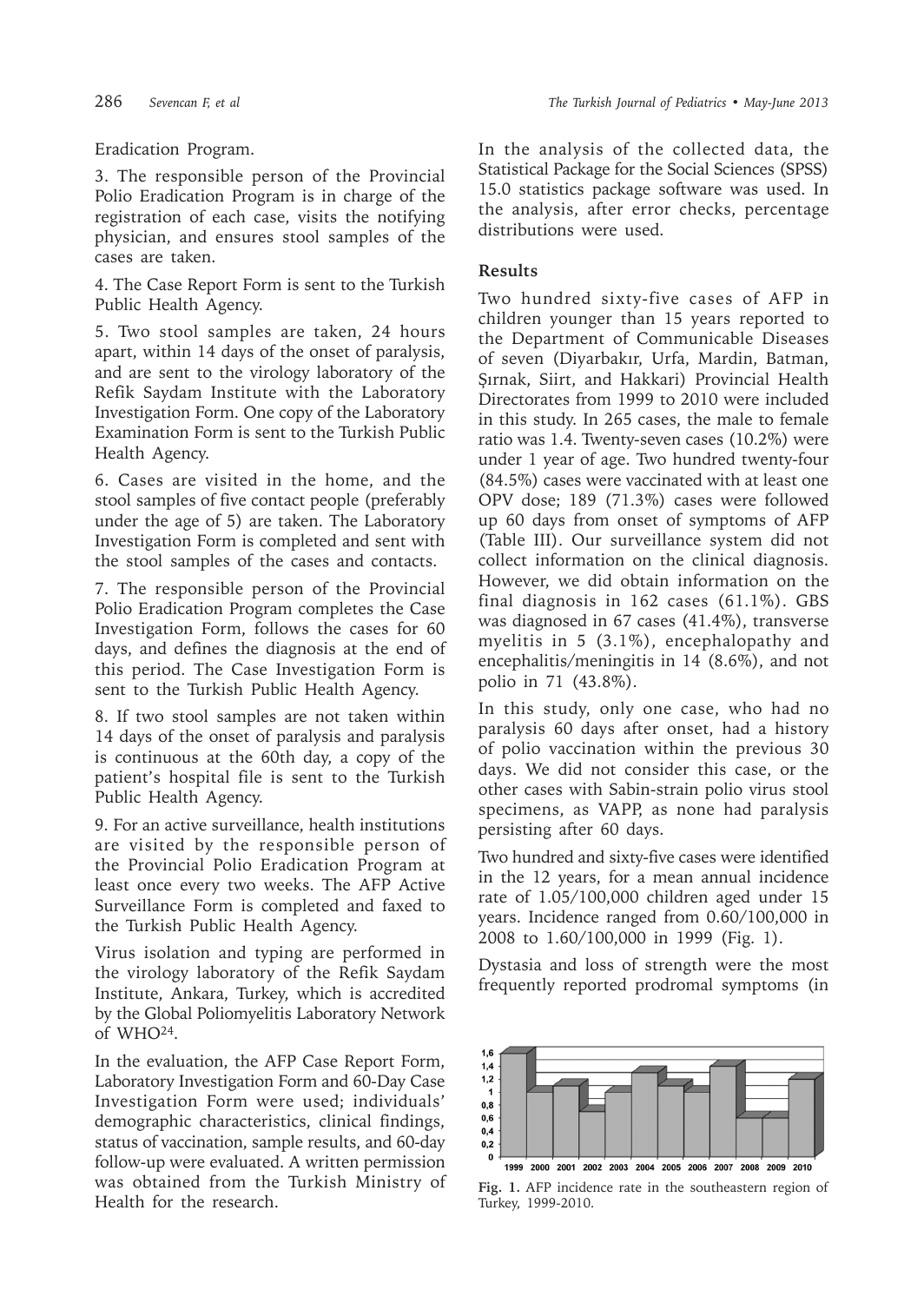| Symptoms of AFP Cases, 1999-2010          | N            | $\%$          |
|-------------------------------------------|--------------|---------------|
| Age groups                                |              |               |
| $<1$ yr                                   | 27           | 10.2          |
| $1-2$ yrs                                 | 69           | 26.0          |
| $3-4$ yrs                                 | 62           | 23.4          |
| 5-6 yrs                                   | 26           | 9.8           |
| $>6$ yrs                                  | 81           | 30.6          |
| Mean±SD: 4.58±3.73                        | Median: 3.00 | Min-Max: 0-15 |
| Sex                                       |              |               |
| Male                                      | 155          | 58.5          |
| Female                                    | 110          | 41.5          |
| Vaccination status                        |              |               |
| At least one OPV doses                    | 224          | 84.5          |
| Unvaccinated                              | 25           | 9.4           |
| Unknown                                   | 16           | 6.1           |
| Follow-up 60 days after onset of symptoms |              |               |
| Yes                                       | 189          | 71.3          |
| N <sub>o</sub>                            | 6            | 2.3           |
| Unknown                                   | 70           | 26.4          |

**Table III.** Age and Sex Distribution, Vaccination Status and Follow-Up 60 Days After Onset of

123 cases, 59.1%). Lower extremity paralysis was the most frequently reported feature of paralysis (in 246 cases, 95.7%). In 227 cases (88.7%), AFP started with sudden paralysis. One hundred forty-one cases (74.7%) had no residual paralysis 60 days after the onset of AFP (Table IV).

The viruses isolated from stool specimens are presented in Table V. In most stool specimens (138 stools, 52.1%), no viruses were detected. Coxsackievirus and echoviruses were detected (12 stools, 50.0%, respectively). Sabin-strain polio viruses were detected in 10 cases (3.8%): type 2 in 5 cases, type 3 in 3 cases, and type 1 in 2 cases. All samples of the 10 cases were taken within the first 14 days from paralysis onset. Seven of these cases were vaccinated against poliomyelitis.

Figure 2 shows the monthly distribution of AFP cases; 32 and 13 AFP cases were reported in May and November, respectively.

In this study, AFP surveillance criteria were also evaluated. It was seen that two samples were taken in the same day as well as 14 days. Although the time interval between samples is

required to be 24 hours in all cases according to the evaluation criteria, only 70.0% of the cases met these criteria. In all cases, the time that elapses until the samples are sent to the laboratory is required to be 3 days. However, mean±SD was calculated as 5.4±4.9, and the conformity percentage was calculated as 42.7. The time that elapses from paralysis onset to sampling is required to be 14 days, and this time should be met in at least 80.0% of the cases. The mean $\pm$ SD was found to be 7.8 $\pm$ 7.7, and the conformity percentage was found to be 91.3. Reporting is required to be made within 7 days following the onset of paralysis, and the conformity percentage should be met in



**Fig. 2.** Monthly distribution of AFP cases in the southeastern region of Turkey, 1999-2010.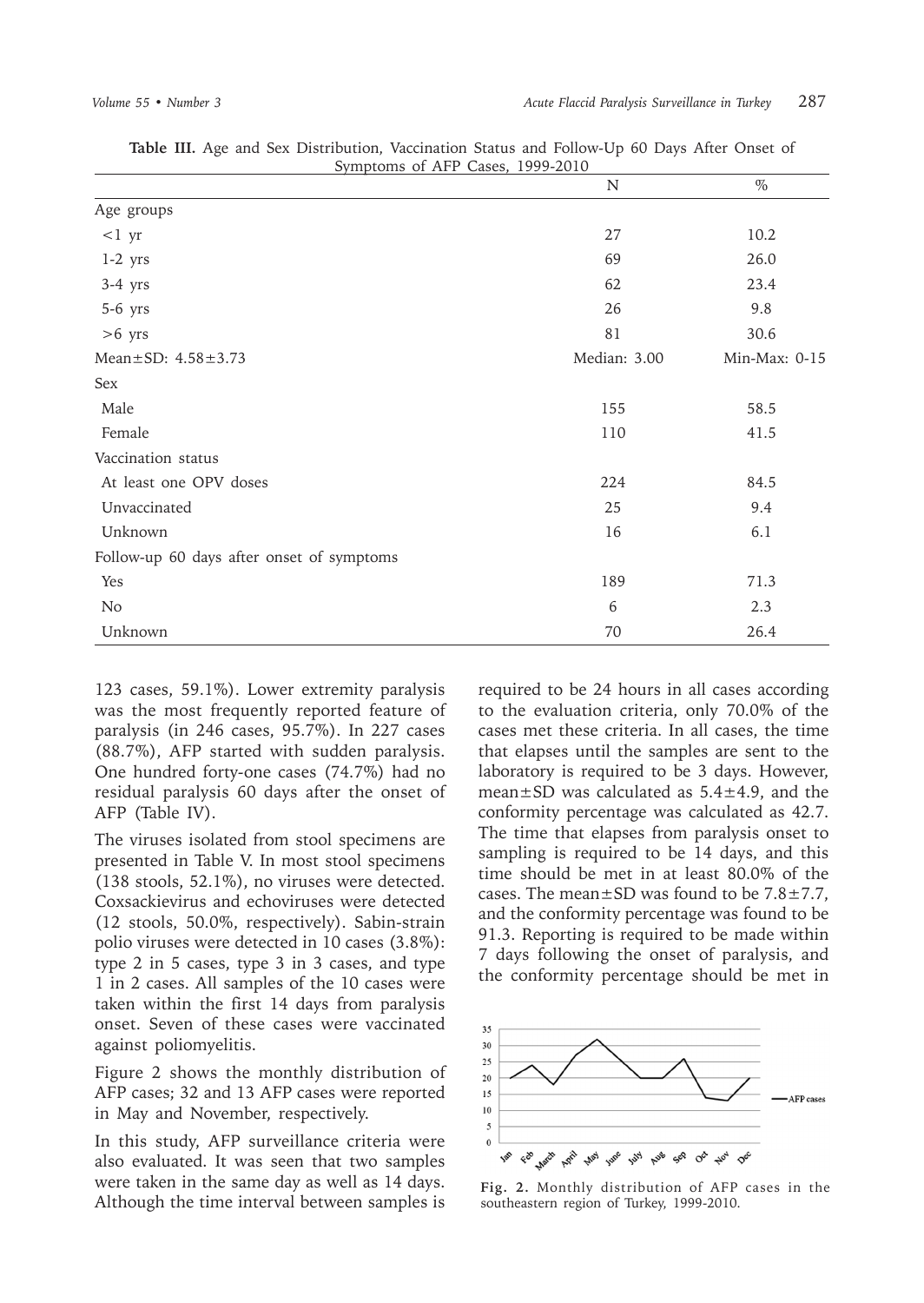| <b>Table IV.</b> Chilled Peatures of APT Cases, 1999-2010 |                |      |
|-----------------------------------------------------------|----------------|------|
|                                                           | N              | $\%$ |
| Prodromal symptoms                                        |                |      |
| Dysstasia, Loss of strength                               | 123            | 59.1 |
| Abasia                                                    | 88             | 42.3 |
| Fever                                                     | 29             | 13.9 |
| Nausea-vomiting                                           | 12             | 5.8  |
| Malaise, anorexia                                         | $\overline{7}$ | 3.4  |
| Diarrhea                                                  | 6              | 2.9  |
| Headache, vertigo                                         | 5              | 2.4  |
| Others*                                                   | 30             | 14.4 |
| Unrecorded                                                | 57             | 21.5 |
| Feature of paralysis                                      |                |      |
| Lower extremity                                           | 246            | 95.7 |
| Upper extremity                                           | 102            | 40.0 |
| Face                                                      | 16             | 6.3  |
| Bulbar                                                    | 13             | 5.2  |
| Clinical symptoms                                         |                |      |
| Sudden paralysis                                          | 227            | 88.7 |
| Fever                                                     | 89             | 34.4 |
| Asymmetry                                                 | 71             | 27.5 |
| Loss of sense                                             | 59             | 23.0 |
| Neck stiffness                                            | 22             | 8.5  |
| Residual paralysis 60 days after onset of AFP             |                |      |
| N <sub>o</sub>                                            | 141            | 74.7 |
| Yes                                                       | 46             | 24.2 |
| Death                                                     | 5              | 2.6  |
| Unknown                                                   | $\overline{2}$ | 1.1  |

**Table IV.** Clinical Features of AFP Cases, 1999-2010

 $N = 265$ 

\*Back pain, arm pain, loss of sense, formication, pins and needles, speech disorder, perspiration, urinary incontinence, cough

at least 90.0% of the cases. However, it was seen that this period of time was prolonged up to 90 days, and the conformity percentage was calculated as 67.5%. Even though AFP is not included in surveillance criteria, it was seen that the mean±SD that elapsed from hospitalization to sampling was  $3.7 \pm 4.4$  and was prolonged up to 28 days (Table VI).

#### **Discussion**

We found no cases of poliomyelitis between 1999 and 2004 in the southeastern region of Turkey, where the last case was reported in 1998. As this period is more than three years

since the last case, this result may be accepted as evidence of poliomyelitis eradication<sup>25</sup>. The annual rate of AFP was over 1/100,000 in children aged less than 15 years, a recognized threshold for sensitivity of AFP surveillance26. Incidence ranged from 0.60/100,000 in 2008 to 1.60/100,000 in 1999. In the region, non-polio AFP rate per 100,000 children aged less than 15 years was 0.9 in 1997 and 2.8 in 1998. Twenty-two poliomyelitis cases were confirmed in 199827. There is considerable variation in the rates of AFP reported internationally<sup>28</sup>. The male to female ratio and age range of cases in our study were similar to those reports<sup>29,30</sup>.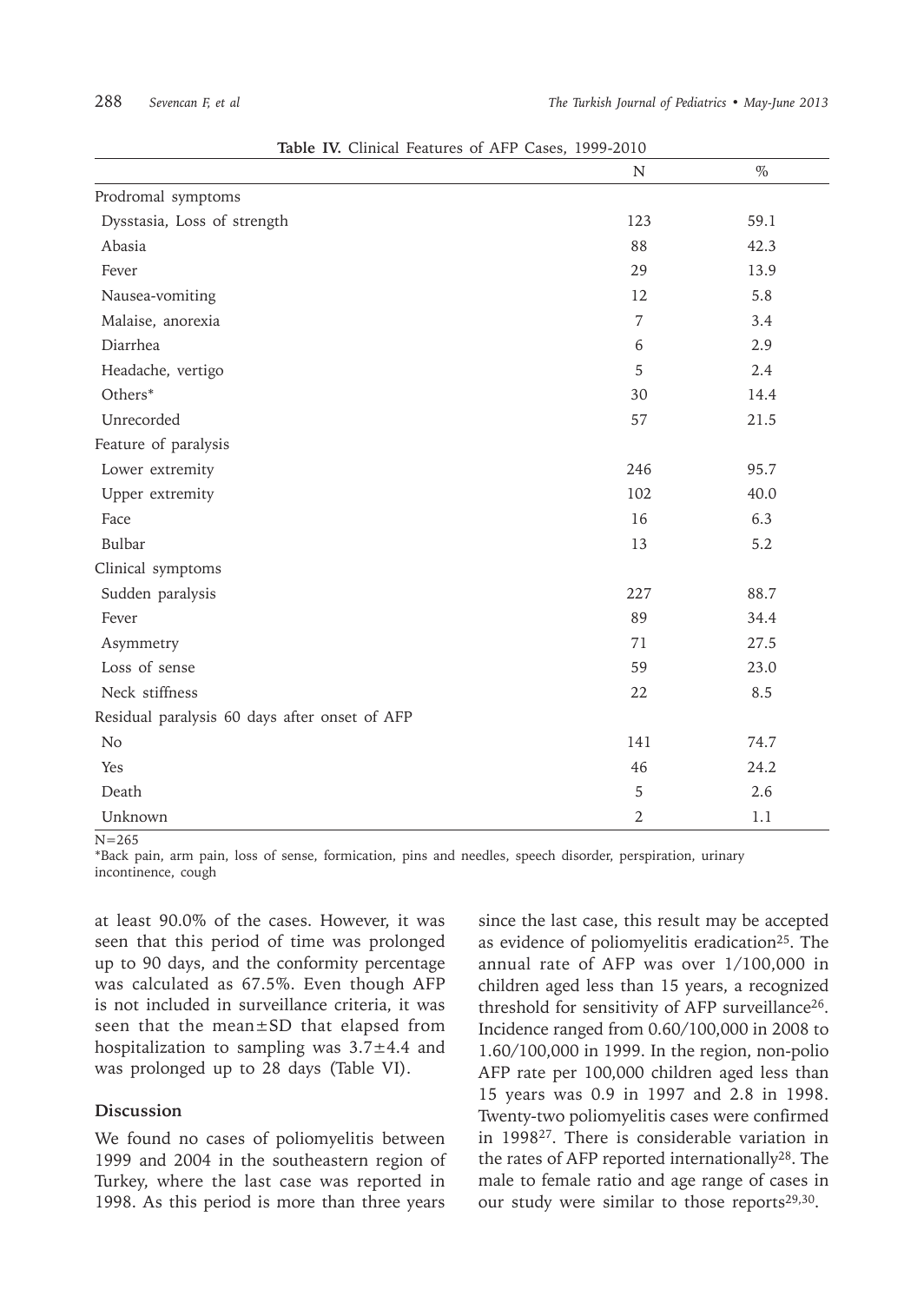| $10000$ is there is shown from stock specificate of 200 that sensely field 2010 |     |      |  |
|---------------------------------------------------------------------------------|-----|------|--|
|                                                                                 | N   | $\%$ |  |
| No virus isolated                                                               | 138 | 52.1 |  |
| Adenovirus                                                                      | 10  | 3.8  |  |
| Sabin-strain polio virus                                                        | 10  | 3.8  |  |
| Enterovirus                                                                     | 24  | 9.1  |  |
| Coxsackievirus                                                                  | 12  | 50.0 |  |
| Echovirus                                                                       | 12  | 50.0 |  |
| Unknown                                                                         | 83  | 31.2 |  |

**Table V.** Viruses Isolated from Stool Specimens of 265 AFP Cases, 1999-2010

We surveyed prodromal symptoms like fever, respiratory symptoms, diarrhea, and muscle pain, and 78.5% of our cases had at least one prodromal symptom, particularly fever (15.0%). However, this proportion was lower than that reported by Dietz et al.<sup>31</sup>, who found that 37% of cases with non-polio AFP had prodromal fever and 21.0% had prodromal respiratory symptoms. Some other studies also found a higher proportion of cases with prodromal fever29,32. In patients with non-polio AFP, 30.0% had fever at onset of paralysis and 39.0% had muscle pain31. Our cases indicated similar symptoms with similar ratios; however, 27.0% of them had no additional symptoms. Children with non-polio AFP are less likely than those with wild poliovirus isolates to have residual paralysis27,31.

Different factors can lead to AFP, among which non-polio enteroviruses (NPEVs) are of great importance<sup>33</sup>. In Albania, out of 82 AFP cases not ascribed to polio, enteroviruses other than polio were isolated from eight subjects (7 Coxsackie, and 1 echovirus), and in 65 cases, none of the viruses was isolated<sup>19</sup>. In  $17.8\%$ 

of our AFP cases, enteroviruses like Echovirus and Coxsackie A and B viruses were isolated, a proportion similar to that of Dietz et al<sup>31</sup>. but higher than in Albania<sup>31</sup>. Tang et al.<sup>34</sup> reported that non-polio enteroviruses were isolated from 20.0% of stool specimens in 105 AFP cases. In our study, virus isolation was detected in most of the cases, and a good number of them were connected to GBS.

In a previous report from the Americas, there was no significant increase or decrease by the month of onset of AFP cases<sup>31</sup>. In June, a small increase was seen both in the cases of this study and in a previous report mentioning the same region's cases<sup>27</sup>. However, we may say that in every season, AFP cases can appear, and there is no significant difference between seasons in terms of appearance of AFP. Contrary to this, the temporal distribution of cases is rather characteristic, as most cases were concentrated in the period of May-October, and this situation could be related to the epidemiological progress of enterovirus infections, in which infections in temperate climate countries spread mainly during summer and autumn<sup>35</sup>.

|                                                                | $Mean \pm SD$<br>(days) | Min-max<br>(days) |          | Conformity percentage/<br>Conformity time Required percentage |
|----------------------------------------------------------------|-------------------------|-------------------|----------|---------------------------------------------------------------|
| The time lapse until the samples are<br>sent to the laboratory | $5.4 \pm 4.9$           | $0 - 2.7$         | 3 days   | 42.7/100.0                                                    |
| The time lapse from paralysis onset<br>to sampling             | $7.8 \pm 7.7$           | $0 - 60$          | 14 days  | 91.3/80.0                                                     |
| The time lapse from paralysis onset<br>to notification         | $7.8 \pm 10.2$          | $0 - 90$          | 7 days   | 67.5/90.0                                                     |
| The time lapse between two samples                             | $1.7 \pm 1.8$           | $0 - 14$          | 24 hours | 70.0/100.0                                                    |
| The time lapse from hospitalization<br>to sampling             | $3.7 + 4.4$             | $0 - 2.8$         |          |                                                               |

**Table VI.** Quality Surveillance Indicators of the AFP (1999-2010)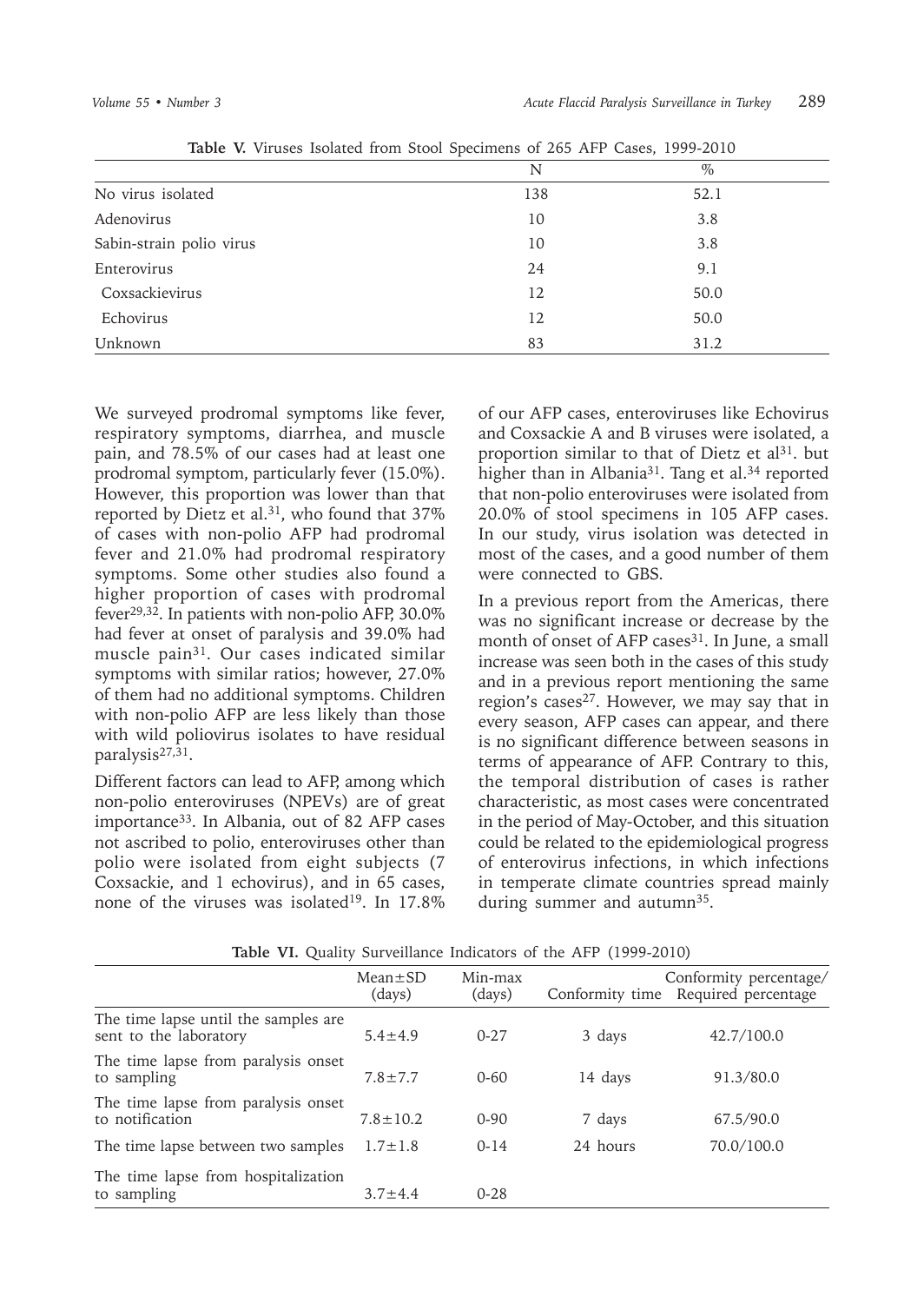290 *Sevencan F, et al The Turkish Journal of Pediatrics • May-June 2013*

The limitations of our study were that we did not establish the exact diagnosis of AFP cases with negative stool specimens or the final diagnosis in a substantial minority of cases. However, most cases with a final diagnosis had GBS (41.4%), and secondly encephalopathy and encephalitis/meningitis. The proportion of GBS in other studies ranged between 30-45%29,30,36.

It was seen that the time that elapsed from paralysis onset to paralysis reporting, the time that elapsed between acquiring the two samples, and the time that elapsed until the samples were sent to the laboratory do not conform adequately to the evaluation criteria13,22,23,37. A successful AFP surveillance program depends mainly on the reporting of cases. There is clearly a need to increase pediatricians' and neurologists' awareness of the importance of AFP surveillance and reporting. Except in 2002, the annual AFP was over 1 per 100,000 children aged less than 15 years. This may be the result of deficiencies in AFP surveillance and has prompted our research into the standard of the current surveillance program in Turkey and the awareness amongst clinicians to report all AFP cases, as required by the WHO guidelines<sup>38</sup>.

In conclusion, the surveillance of AFP cases in the southeastern region of Turkey succeeded in establishing the absence of wild poliovirus transmission in this region where the last poliomyelitis cases of the European Region of WHO had been reported. Adequate detection rates were reached in each year except 2002, 2008 and 2009. One-quarter of AFP cases could not be followed up in the present surveillance system. The reasons for this situation should be examined, and the necessary measures should be taken. There is a need to understand the clinical decision-making processes leading to the failure to notify or obtain stool samples from children presenting with AFP39.

#### **REFERENCES**

- 1. Poliomyelitis. Fact sheet N°114. October 2012. http:// www.who.int/mediacentre/factsheets/fs114/en/index. html (accessed 14.12.2012).
- 2. Global eradication of poliomyelitis by the year 2000. In: 41st World Health Assembly, Geneva, 2-13 May 1988: resolutions and decisions annexes. Geneva: World Health Organization; 1988: 26 (Resolution WHA41.28.).
- 3. Kuss JJ. The world initiative for the eradication of poliomyelitis: a long road full of pitfalls. Sante Publique 2011; 23: 55-60.
- 4. Sheila D. Polio eradication. In: Polio: The Beginning of the End. Geneva: WHO; 1997: 16-22.
- 5. Deshpande J, Ram M, Durrani S, Wenger J. Detecting polio through surveillance for acute flaccid paralysis (AFP). J Indian Med Assoc 2005; 103: 671-675.
- 6. Doshi SJ, Sandhu HS, Venczel LV, et al. Poliomyelitisrelated case-fatality ratio in India, 2002-2006. Clin Infect Dis 2011; 53: 13-19.
- 7. Milestones in Polio Eradication Programme, European Region of World Health Organization. http://www.euro. who.int/document/pol/eeurotime2003.pdf (accessed 08.06.05).
- 8. Certification of poliomyelitis eradication-European Region. MMWR 2002; 51: 572-574.
- 9. [No authors listed]. Performance of acute flaccid paralysis (AFP) surveillance and incidence of poliomyelitis, 2010 (data received in WHO headquarters as of June 1 2010). Wkly Epidemiol Rec 2010; 85: 244-247.
- 10. Plotkin S, Orenstein W. Vaccines (4th ed). Philadelphia: Saunders; 2004: 657.
- 11. Poliomyelitis, Acute. Control of Communicable Diseases Manual (18th ed). In: Heymann DL (ed). Washington, DC: American Public Health Association; 2004: 425- 431.
- 12. Türkiye Halk Sağlığı Kurumu, 06.09.2012 tarih ve 944 sayılı yazısı eki. http://aile.tsm.gov.tr/ah/haber\_detay. asp?haberID=341 (accessed 14.12.2012).
- 13. Polio Eradikasyon Programı Saha Rehberi. Ankara: TC Sağlık Bakanlığı, Temel Sağlık Hizmetleri Genel Müdürlüğü, Bulaşıcı ve Salgın Hastalıklar Dairesi Başkanlığı; 2001: 1-20.
- 14. Anon. CDC Update on vaccine-derived polioviruses worldwide, January 2008 – June 2009. MMWR 2009; 58: 1002-1006.
- 15. John TJ. Vaccine-associated paralytic polio in India. Bull WHO 2002; 80: 917.
- 16. Minor P. Vaccine-derived poliovirus (VDPV): impact on poliomyelitis eradication. Vaccine 2009; 27: 2649- 2652.
- 17. Andrus JK, Strebel PM, Quadros CA, Olive JM. Risk of vaccine-associated paralytic poliomyelitis in Latin America, 1989-1991. Bull WHO 1995; 73: 33-40.
- 18. Field Guide for Supplementary Activities Aimed at Achieving Polio Eradication. Geneva: WHO/EPI/ POLIO/95-1; 1995: 19-43.